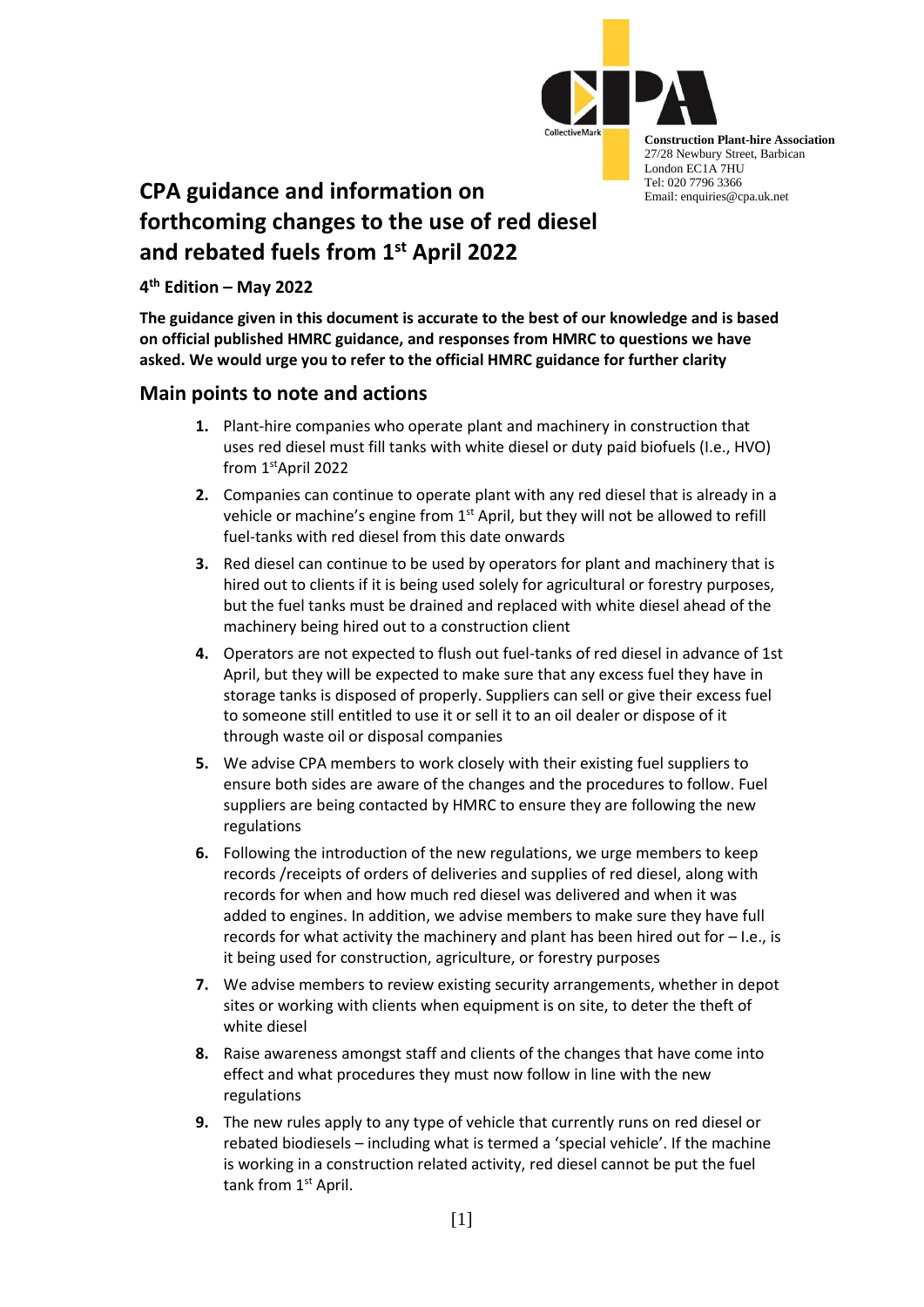## **Introduction – what is changing with the status of red diesel and rebated fuels from 1st April – and why?**

Construction companies who use red diesel to power their construction plant machinery are no longer legally, be allowed to. From Friday  $1<sup>st</sup>$  April, companies operating construction machinery and equipment, are no longer allowed to use rebated red diesel or rebated biofuels (i.e., HVO). While companies will still be able to use biofuels such as HVO, they are now required to pay the full amount of duty on the fuel. Those who can continue to run on red diesel, i.e., farmers using plant and machinery for agricultural purposes, must run their equipment on white diesel for construction related purposes from April 1st.

The government wants to lower the UK's carbon footprint – this is part of the longer-term plan for the UK to be a net-zero economy by the middle part of the century. Policymakers believe scrapping the rebate for red diesel and making the construction sector switch to white diesel, will act as an incentive in moving the industry towards alternative power sources such as electric or hydrogen powered plant.

The CPA has been involved throughout the consultation process since this policy was first announced in Budget 2020. We have ongoing concerns about the impact raised costs will have on members, as well as the heightened risk of theft and security concerns with the switch to white diesel.

This guide is designed to help the plant-hire sector understand the changes that have now been introduced. We urge members to read them and make sure that you, your colleagues, and your clients and customers, are aware of what these changes mean and how they affect your business and day to day operations.

Over the coming weeks as the new system takes effect the CPA will be working closely with HMRC to make sure the switch to white diesel does not impact on their ability to meet the needs and demands of their customers. We remain committed to working with members, stakeholders, and government in ensuring the new policy is implemented as smoothly as possible.

## **Existing stocks of red diesel from 1st April**

Unless you are using red diesel for allowed activities such as agricultural or forestry work, then HMRC advise companies to:

- Sell or pass on the red diesel to someone who is allowed to use it
- Sell or give the red diesel to any RDCO
- Dispose of the red diesel via an approved waste oil recycling or disposal company.

Companies are asked to retain records of how and when and where excess red diesel was disposed of, or who it was sold to. This can be done without getting approval from HMRC.

## **What happens from the 1 stApril onwards?**

From 1<sup>st</sup> April onwards, when refuelling or topping up fuel tanks, if it is being used for construction related purposes, vehicles and machinery **must only be filled with white diesel** or duty paid biodiesel fuels. Construction plant-hire companies and construction-based clients and customers **cannot** add red diesel to fuel tanks or fuel storage tanks based on construction sites, after the 31<sup>st</sup>March.

### **Moving engines from red to white diesel**

HRMC accept that vehicles will be using red diesel on construction sites in the weeks after the 1<sup>st</sup>April, however, as tanks run low, companies and clients will be required to replace the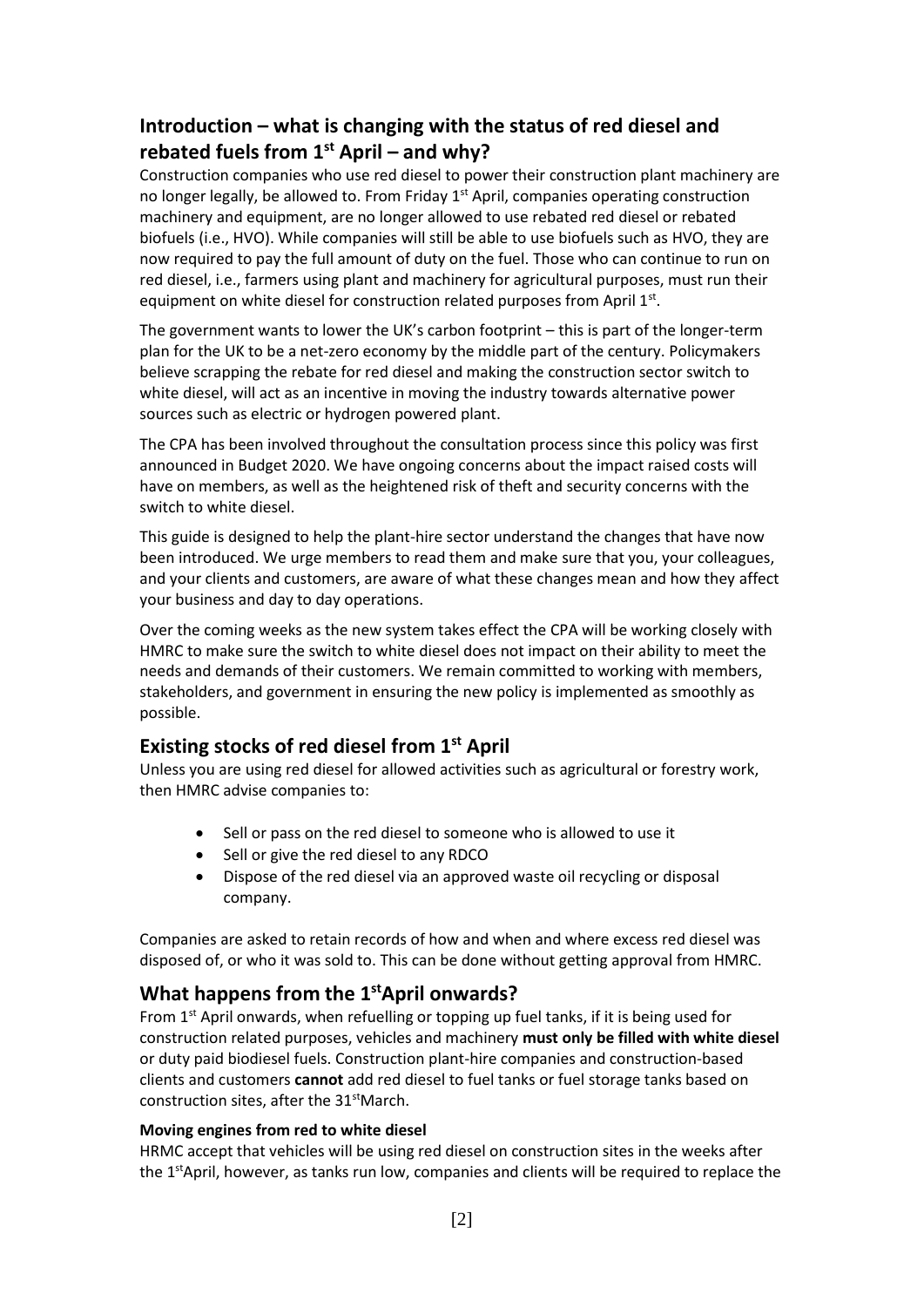used red diesel, with white diesel, or duty paid biodiesel. HMRC are working on the basis that fuel colourisation within tanks and the fuel itself will gradually change as the tanks are re-filled with white diesel or equivalent, where the plant is consistently worked in construction operations.

HMRC recognise that there will be legitimate cases where traces of the red diesel marker may get into a machine or vehicle if they have been fuelled from a tank that had previously been storing rebated fuels in it and is now being refilled with white diesel.

#### **HMRC are taking a pragmatic approach to enforcing the new rules**

HMRC guidance states they will take a pragmatic and realistic approach to enforcement of the new rules. If you can demonstrate to HMRC that you have been refilling with white diesel only from 1<sup>st</sup>April then they will not take any action against you if they find traces of red diesel marker in the engine. You should retain invoices or receipts that can show you bought fully paid diesel or biodiesel after 1 April to help them.

HMRC have repeatedly stressed their desire to work with the plant-hire community to ensure compliance, rather than zealously enforcing legislation due to an oversight or mistake by a company making this switch to their day-to-day business operations.

In discussions with HMRC, they have stated that they will not publish numbers on specific 'acceptable' levels of red diesel traces as it is illegal to have red diesel within the tank of a vehicle/machine if using it for a non-permitted purpose. If members are challenged about the red diesel marker traces, then it is important they are able to provide proof of how that might have got there - e.g., show inspectors that the tank did have rebated fuels before  $1<sup>st</sup>$ April in it, but is now being refilled with white diesel. In short, if you keep records to show how marker traces may have got into an engine/machine as a result of work done to transition to the new rules, then HMRC have told us that they are unlikely to take action against you.

### **What about machinery that can be hired out for agricultural purposes?**

HRMC guidance states that if the machine is being hired out for agricultural purposes, then it can **legitimately use red diesel** for the duration of the hire. At the end of the hire, once the machine has been returned to the plant-hire company, unless it is being hired out to another agricultural user, **then the fuel tank must be drained of red diesel** and replaced with either white diesel or duty paid biodiesel.

In our discussions with HMRC, they accept that even if the fuel tank is fully drained, there will be traces of red diesel within the fuel tank. If a company is challenged on why there are trace elements of red in what is meant to be white diesel, then we advise members to make sure they keep all records of hire contracts for machinery, showing when and for what purpose the machinery was being sent out, and what type of fuel it was allowed to use.

We acknowledge this is time consuming and there is an operational impact of switching different types of fuels between machinery for different hires. Each company operates differently. If agricultural hires or forestry work forms a core part of a companies' client base, then it might be worth considering having separate machinery for this type of work, thus saving time and effort on having to drain fuel tanks, however, we appreciate this is not a realistic alternative for many companies.

## **The current HMRC guidance includes examples of special vehicles – does that mean I can continue to use red diesel in the types listed?**

In short, no. Many members have asked us this question but, in the guidance, a special vehicle has been listed by HMRC as an example of machinery that currently runs on red diesel. From the 1<sup>st</sup> April, these vehicles, if they are working in construction related activity,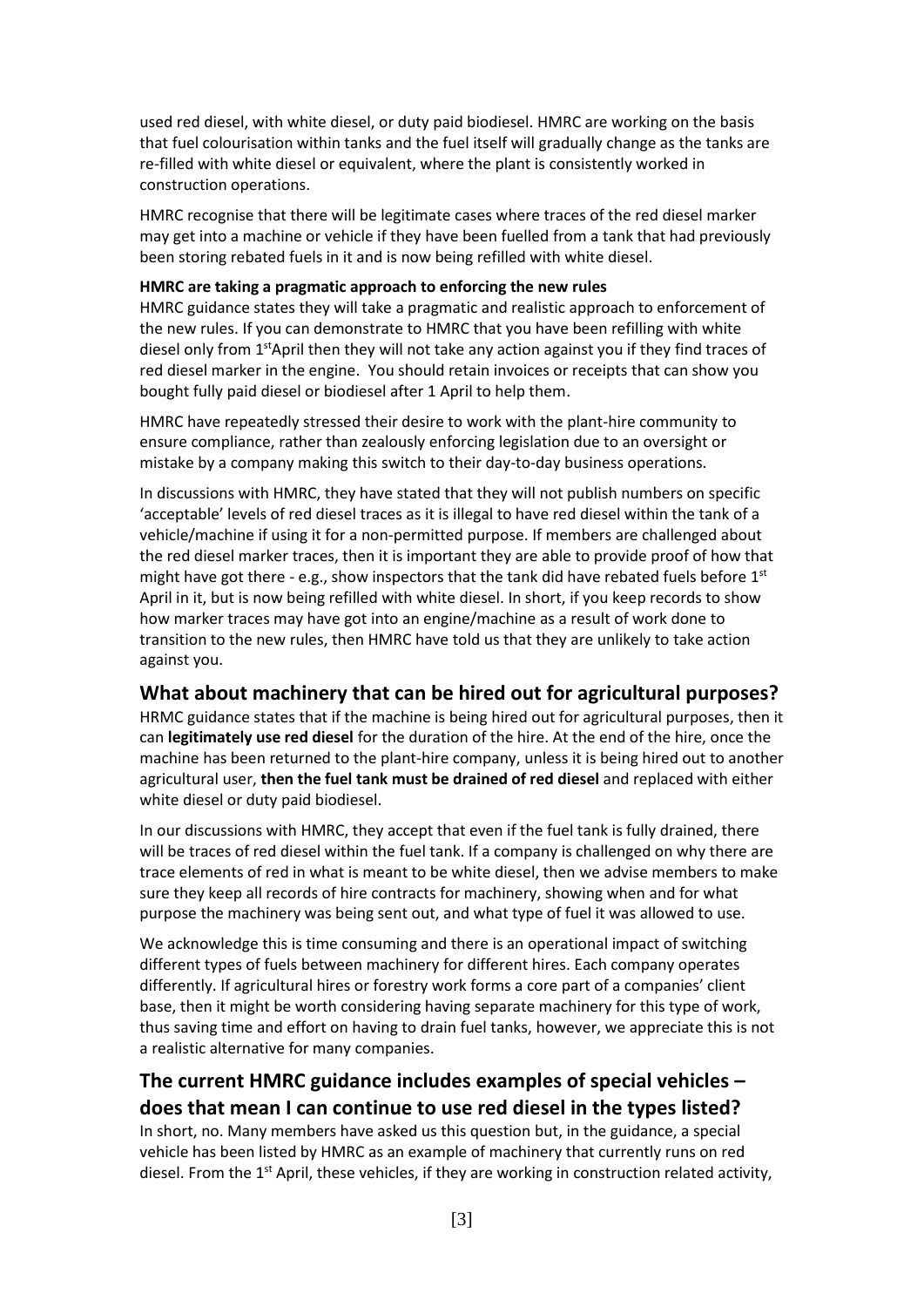cannot have red diesel added to their fuel tanks. Any fuel that is added after this date must either be white diesel or fully duty paid biodiesel.

## **Why is there no rebate for HVO and other biodiesels?**

The development and use of HVO and other biodiesels as alternative fuels in construction plant machinery has been well documented in recent months. Seen by many users and suppliers as an environmentally friendly alternative to using fossil fuels such as red and white diesel, its popularity has increased. Yet from 1<sup>st</sup> April, users will have to pay the full duty on these fuels – they will be treated the same as traditional diesel fuels. As an example, HVO is a liquid hydrocarbon under HMRC excise purposes, it is classified as a heavy oil, and is therefore treated the same as diesel.

**Please note:** Owners may wish to confirm with their plant and machine suppliers to ensure that if alternative fuels are used, this will not affect the engine's performance, or the machine's warranty.

## **Security and storage of white diesel**

We urge members to review their current security arrangements for their depot(s), as well as for plant and machinery out on hire on a customer's site, together with any fuel stores. This review could for example include, CCTV, fuel tanks alarms, and restricted access through enhanced fencing, and up-to-date records.

Although the CPA have repeatedly made the authorities aware of the threat to industry, it is not HMRC's responsibility to safeguard against fuel theft or combat this type of criminal activity, this remains the responsibility of the police.

## **Working with customers and colleagues on raising awareness of the forthcoming changes**

We urge members to work closely within their own company and with their customers and clients to ensure they are fully aware of the changes to come and what to expect from 1 stApril.

This can extend to:

- Putting stickers on or near fuel tanks on plant and machinery, reminding users to put white diesel (or equivalent) into fuel tanks from  $1<sup>st</sup>$ April
- Posters up in welfare facilities and around depots and construction sites with details of the new regulations to help employees understand the changes
- Emailing this guidance and links to the official HMRC guidance on the changes to key members within your organisation, and to clients
- Speaking with your current fuel suppliers to make sure both parties are aware of the changes when they apply and what to expect from April onwards.

Members should keep all receipts and records of when supplies of red diesel are ordered and delivered.

The new rules apply to anyone using red diesel in plant and machinery on construction sites. While the plant-hire industry will be impacted the most, the new regulations extend to contractors and operators of their own equipment – all must make the switch to white diesel from 1st April. **Please note** - renewable fuels such as HVO are currently treated no differently from fossil fuels such as conventional diesel – only fuel on which full duty has been paid can be used, regardless of origin

When machinery is out on hire and on sites where there are existing fuel storage facilities, we recommend ahead of the April deadline, that the plant-hire company makes it clear that from 1<sup>st</sup> April, machinery should only be filled with white diesel. While we expect contractors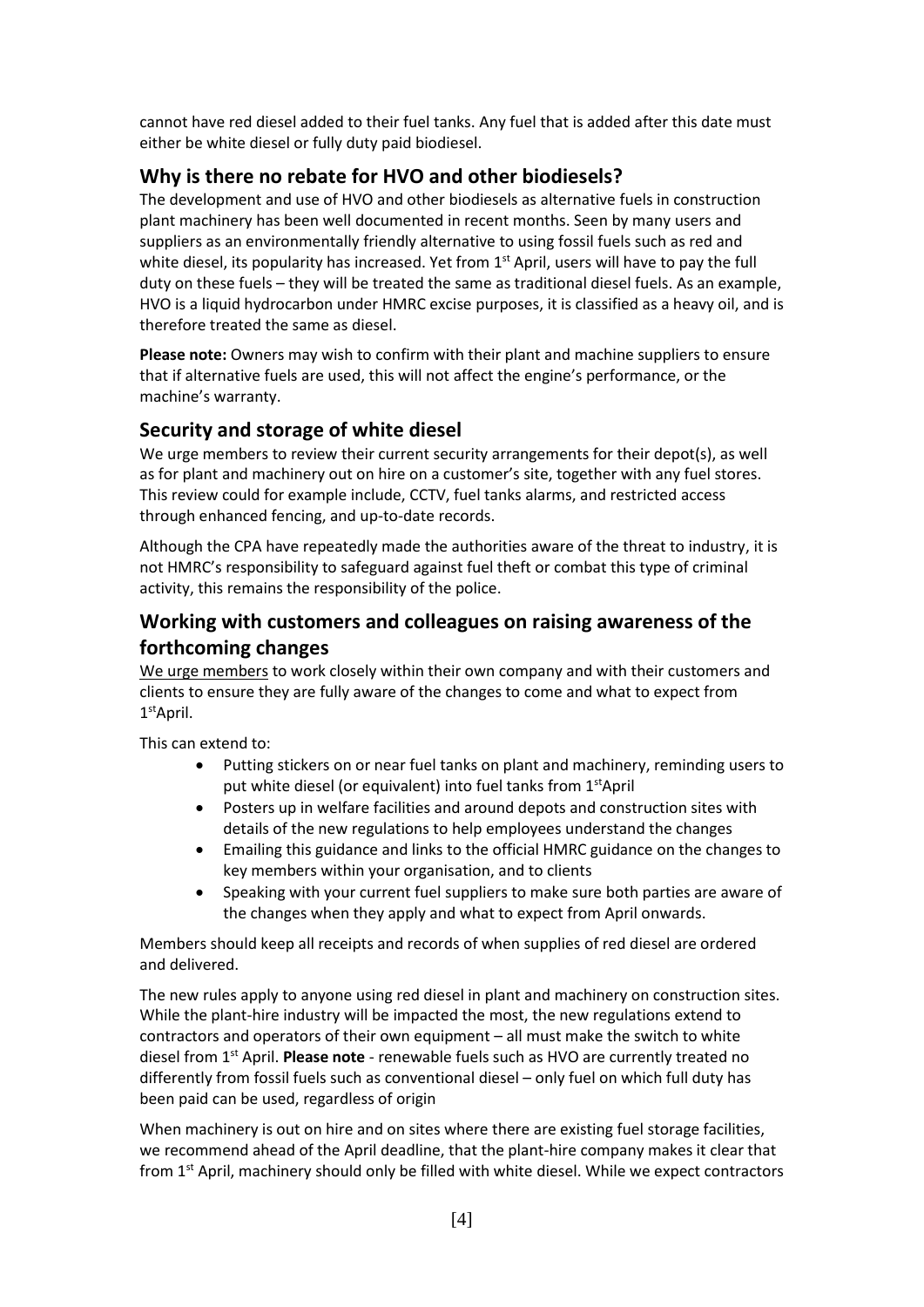to be working with their own fuel suppliers to ensure they are using up their stocks of red diesel and are preparing for the change to white diesel, it is best to plan and make sure that everyone across the hire chain knows and understands these changes.

We recommend that at the start of the hire and when the machinery is returned, the planthire company is able to provide evidence towards what type and how much fuel was in the machine when it went out, and to check what type and how much fuel is within the tank when it is returned. We advise members to refer to Clause 28 in the CPA Model Conditions, which states the customer will be liable for damages or losses if the wrong fuel is added to the machinery.

Failure to check on what fuel has been added, may well undermine the new regulations and could result in potential action from HMRC.

### **Other points to note**

### **Using dye in white diesel**

Many members have asked if it is possible to add a dye, such as a blue marker, into fuel tanks, to differentiate from white and act as a deterrent to thieves looking to steal white diesel. There is nothing in the legislation to suggest you cannot do this, however we would recommend making sure that you keep records of how much and when these dyes are being added to the fuel tanks.

### **Using red diesel in plant-hire depots**

Companies **will not** be able to use red diesel in forklift trucks or other support vehicles in depots or yards. This comes back to the point of what the vehicle is being used for  $-$  by extension, if it is part of the logistical support for vehicles and machinery involved in construction, and had been run on red diesel, then from 1<sup>st</sup>April, it must follow the new regulations.

#### **Questions - Accepted uses of red diesel from 1st April**

**Q** - If a machine was supplied to the Forestry Commission, and it was to be used for road maintenance work inside a forest (where timber was being cut), can the machine be run on red or white diesel?

**A** - Forestry work is an accepted use so use of rebated fuels in vehicles and machines doing this work are allowed to use rebated fuels. Forestry is defined as the growing or harvesting of timber or other forestry products. If you are creating or maintaining a road to get access to the forest, then that qualifies for rebated fuel (red diesel) usage for any machine supplied for that activity**.** 

**Q** - Using the above example, but on this occasion the machine was helping with the felling of trees, would the machine run on red or white diesel?

**A** - Felling trees is harvesting them so use of rebated fuel accepted

**Q** - In the event that a machine was being used in both operations within the forest – road maintenance and tree felling – which fuel would have to be used?

**A** – If the maintenance work is to assist forestry, then the use of rebated fuel (red diesel) is permitted

**Q** – What about those members who hire out machinery to landscape gardeners and horticulture engineers. Some are under the impression they can continue to use red diesel post  $1<sup>st</sup>$  April – will they have to switch to white?

**A** - HMRC applies the following definitions of agriculture, horticulture and forestry: